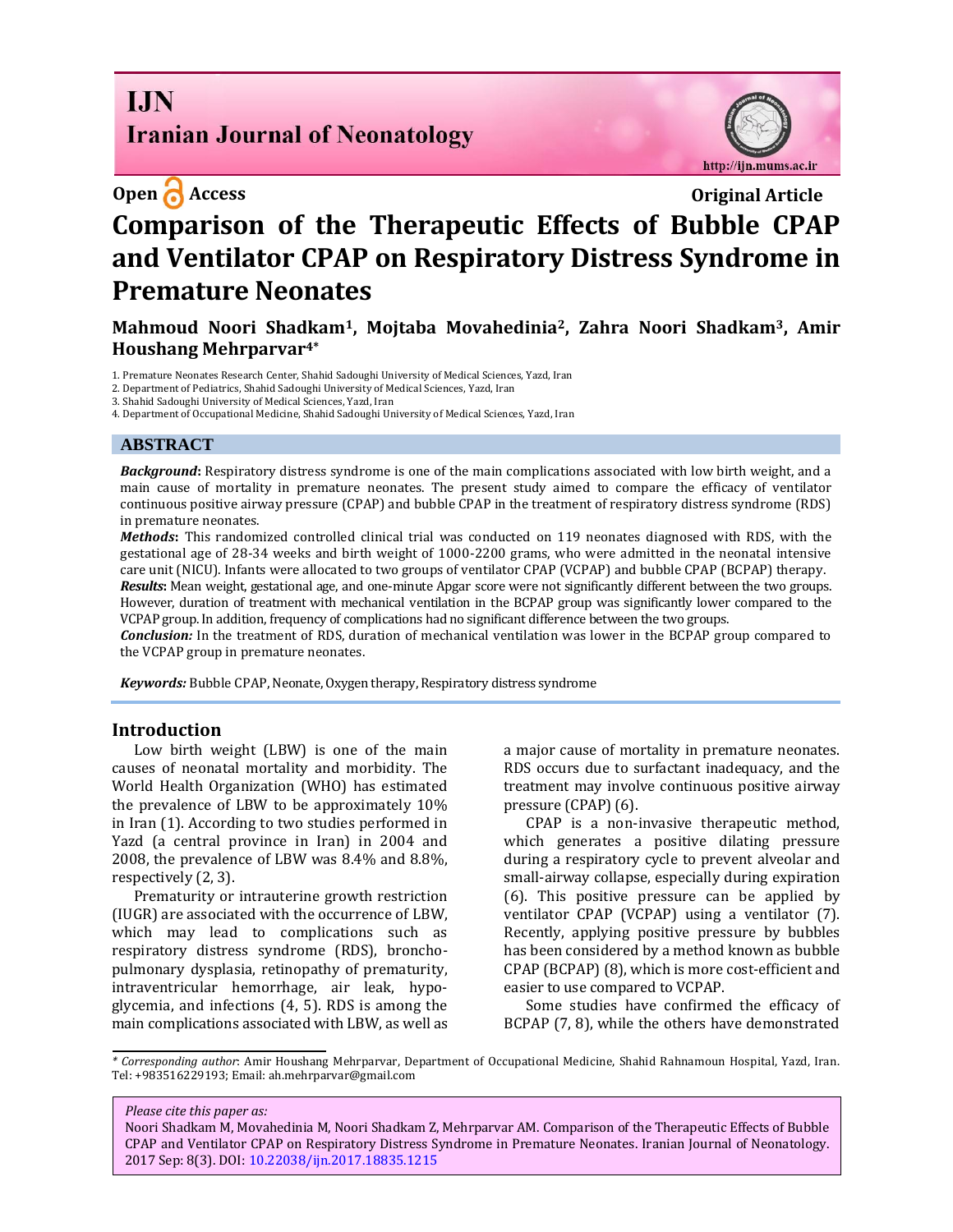contradictory results (9, 10). For instance, Lee et al. reported a reduction in the ventilation and respiratory rate (in minutes) in BCPAP compared to VCPAP, with no difference in the  $O<sub>2</sub>$  saturation, thereby proposing BCPAP as an inexpensive, effective approach for the respiratory support of premature neonates (11). In another research, Bahman Bijari et al. reported a 24-hour survival rate of 100% and 77% for BCPAP and VCPAP, respectively (8). Moreover, findings of Tagare et al. show a success rate of 87% and 80% for BCPAP and VCPAP, respectively, and it was concluded that early BCPAP is an effective treatment method for moderate RDS (7). Meanwhile, Courtney et al. claimed that VCPAP and BCPAP are equally effective in the treatment of RDS (9).

The present study aimed to compare the efficacy of VCPAP and BCPAP in the treatment of RDS in premature neonates.

# **Methods**

This randomized controlled trial was conducted on 119 neonates admitted to the neonatal intensive care unit (NICU) of Shahid Sadoughi Hospital in Yazd, Iran during March 2013-September 2015. Infants had a gestational age 28-34 weeks and weight of 1000-2200 grams. Indications of RDS in the neonates included tachypnea (respiratory rate of >60), grunting, nasal flaring, intercostal retractions, and need for  $FiO<sub>2</sub>$  (more than 21%). According to the Silverman-Anderson table, respiration score of the neonates at birth was within the range of 5-7.

Sample size was calculated to be 45 subjects per each group based on the previous studies in this regard (7). Considering the possibility of loss to follow-up, 55 neonates were assigned to each study group. Exclusion criteria of the study were as follows: 1) congenital anomalies (e.g., cardiac diseases, diaphragmatic hernia, esophageal atresia, cleft palate, cleft lip, gastroschisis, omphalocele, and gastrointestinal obstruction); 2) moderate-to-severe asphyxia (grade II or III); 3) cardiopulmonary dysfunction due to clinical sepsis; 4) hematocrit level of <35; 5) intracranial hemorrhage; 6) intraventricular hemorrhage (grade III and IV) and 7) laboratory indications of sepsis.

Neonates were randomly allocated to two groups of BCPAP therapy (device: Fisher & Paykel, New Zealand) and VCPAP therapy (device: Stephan, Germany). Randomization was performed using random number tables.

The present study could not be blinded since the treatment methods were obviously different. Chest X-ray and arterial blood gas analysis were performed immediately after initiating the treatment procedures. CPAP therapy continued until complete improvement or need for surfactant administration. It is notable that surfactant was administered to the neonates with CPAP pressure of  $5-7$  cmH<sub>2</sub>O, inspiratory  $O_2$  concentration of 40-70%, and  $O_2$ saturation of <85%.

The criterion for the treatment response of the infants was no need for CPAP (i.e., CPAP pressure of  $<$ 3 cmH<sub>2</sub>O and FiO<sub>2</sub> of  $<$ 40%). Recovery was defined as the absence of respiratory distress and no need for additional oxygen. Respiratory failure was considered in the case of increased respiratory score, pH of <7.2, PCO<sub>2</sub> of ≥60 mmHg, O<sub>2</sub> saturation of  $<85\%$  at the FIO<sub>2</sub> of 40-70%, and CPAP pressure of 5-7 cmH2O, which required mechanical ventilation.

The primary outcomes were the length of mechanical ventilation, CPAP, and oxygen therapy with hood, while the secondary outcomes were the length of hospitalization, weight at discharge, occurrence of complications, and death. Neonates with a suspicion of air leak initially underwent transillumination, followed by a chest X-ray in order to confirm the diagnosis.

To identify patent ductus arteriosus (PDA), echocardiography was performed on the infants (device: ZONARE, USA) at the end of the first week or upon the physician's suspicion. For the detection of intraventricular hemorrhage (IVH), brain ultrasound (Device: ZONARE, USA) was performed at 24-48 hours after birth, in the second week of birth (if the first test was normal) or at any time when IVH indications were present. All the infants were evaluated at the end of the first month of birth for the retinopathy of prematurity (ROP) by an ophthalmologist.

Data analysis was performed in SPSS version 18 using Chi-square and Fisher's exact test for qualitative variables and Student's t-test for quantitative variables. P-value of less than 0.05 was considered significant in all the statistical analyses.

Prior to the study, written informed consent was obtained from all the parents. The current research has been extracted from a residency thesis in pediatrics and approved by the Ethics Committee of Shahid Sadoughi University of Medical Sciences. In addition, the study has been registered in the Iranian Registry of Clinical Trials [\(www.irct.ir;](http://www.irct.ir/) IRCT2014032716870N2).

# **Results**

In total, 119 neonates with RDS were enrolled in the study and randomly divided into two groups. Neonates in the first and second group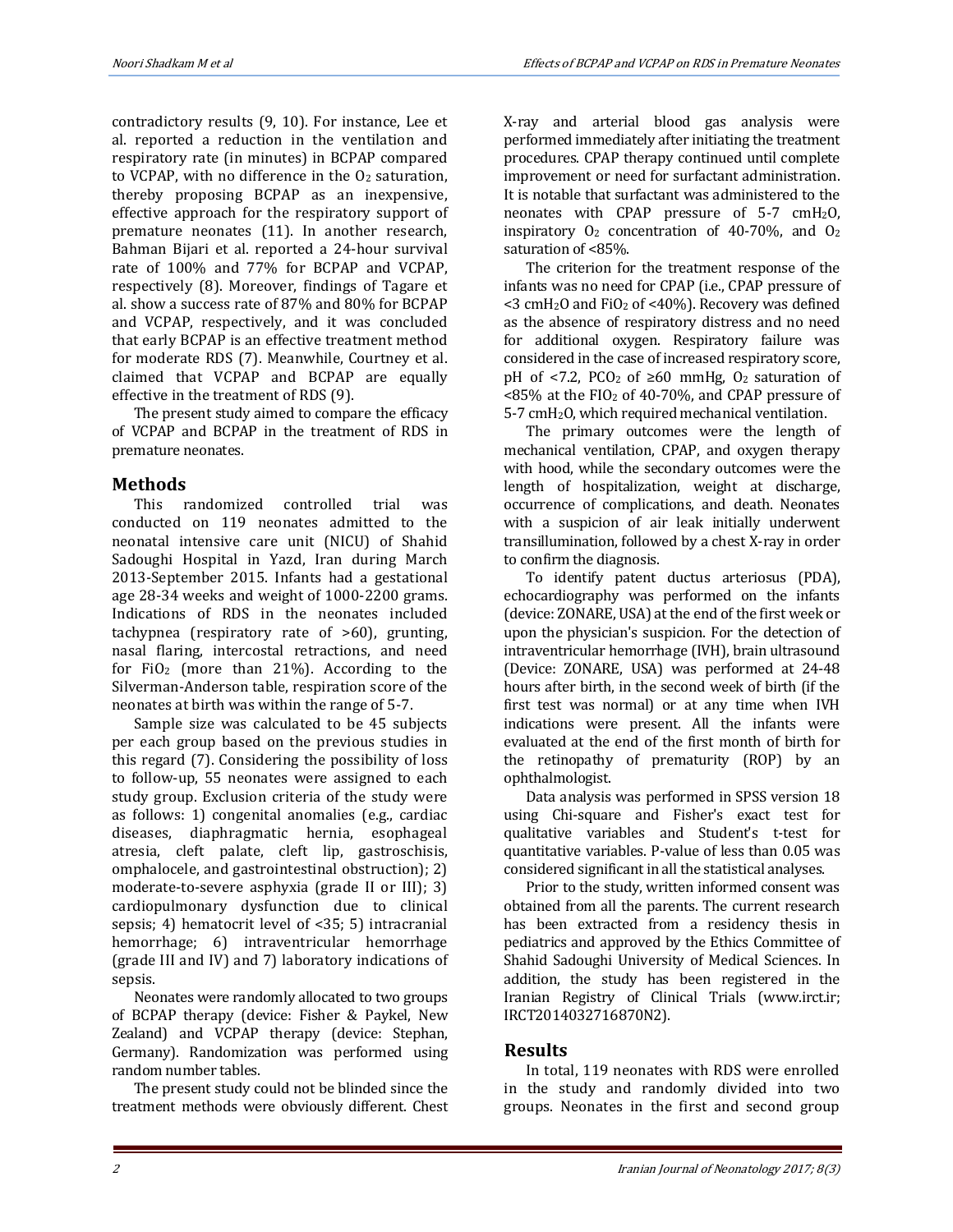| <b>Table 1.</b> Comparison of Demographic Characteristics between Study Groups |  |  |
|--------------------------------------------------------------------------------|--|--|
|                                                                                |  |  |
|                                                                                |  |  |

| Variable (Mean±SD)     | $BCPAP(N=57)$ | $VCPAP (N=53)$ | P-value |
|------------------------|---------------|----------------|---------|
| Gestational Age (week) | 30.5±1.8      | 31±1.6         | 0.82    |
| Birth Weight (g)       | 1460±420      | 1501±412       | 0.83    |
| One-Minute Apgar Score | $7.3 \pm 1.6$ | $7.2 \pm 1.2$  | 0.91    |

received treatment with VCPAP and BCPAP, respectively. Gestational age of the infants was 28- 34 weeks, and they weighed 1000-2200 grams. Five patients in the BCPAP group and four patients in the VCPAP group died before completing the study and during treatment. Finally, 110 neonates remained in the research. No significant differences were observed between the study groups in terms of the gestational age, birth weight, and one-minute Apgar score (Table 1).

Male-to-female ratio of the neonates was 52.6% and 54.7% in the BCPAP and VCPAP groups, respectively, and the difference was not statistically significant in this regard (P=0.82). Frequency of delivery by caesarian section was 56.1% and 60.4% in the BCPAP and VCPAP groups, respectively, with no statistically significant difference in this regard (P=0.88). Table 2 compares the duration of respiratory support in the two study groups. Duration of mechanical ventilation in the BCPAP group was lower compared to the VCPAP group, and the difference was statistically significant in this regard (P=0.045).

Complications were observed in 26% and 25% of the neonates in the BCPAP and VCPAP groups, respectively, and the difference in this regard was not considered statistically significant (P=1). Among the observed complications, IVH, air leak, ROP, and bronchopulmonary dysplasia (BPD) were more frequent in the VCPAP group, while PDA was more common in the BCPAP group; however, no significant differences were observed between the groups in this regard.

In total, nine neonates (7.6%) died due to the RSD complications, five of whom were in the BCPAP group (two cases due to IVH and three cases due to sepsis), and four infants were in the VCPAP group (one case due to IVH, one case due to air leak and two due to sepsis). However, the differences in this regard were not considered statistically significant in the study groups  $(P=0.64)$ .

According to the obtained results, mean cost of hospitalization in the BCPAP group was lower compared to the VCPAP group (P=0.705). Table 3 compares the length of hospitalization, weight at discharge, and RSD complications between the study groups.

#### **Discussion**

CPAP is a non-invasive method of respiratory treatment, which generates a positive dilating pressure during a respiratory cycle (6). In the present study, we compared the efficacy of two CPAP devices of BCPAP and VCPAP in the treatment of RDS in premature infants. BCPAP is known to be remarkably more cost-efficient and easier to use compared to VCPAP.

According to our findings, mean duration of mechanical ventilation in the BCPAP group was lower compared to the VCPAP group, and the difference in this regard was statistically significant. Duration of treatment with CPAP and oxygen therapy with oxyhood in the BCPAP group was lower compared to the VCPAP group, while

| <b>Table 2.</b> Comparison of Respiratory Support Duration between Study Groups                                  |                  |                  |                  |         |
|------------------------------------------------------------------------------------------------------------------|------------------|------------------|------------------|---------|
| Variable                                                                                                         |                  | $BCPAP (N = 57)$ | $VCPAP (N=53)$   | P-value |
| Duration of Mechanical Ventilation (hour)                                                                        |                  | $35.2 \pm 11.4$  | $46.3 \pm 9.1$   | 0.045   |
| Duration of Treatment with CPAP (day)                                                                            |                  | $50.1 \pm 16.3$  | $52.5 \pm 13.8$  | 0.61    |
| Duration of Oxygen Administration with Hood (day)                                                                |                  | $4.3 \pm 3.7$    | $4.8 \pm 3.3$    | 0.65    |
| Table 3. Comparison of Length of Hospitalization, Weight at Discharge, and RSD Complication between Study Groups |                  |                  |                  |         |
| Variables                                                                                                        |                  | $BCPAP (N=57)$   | $VCPAP (N=531)$  | P-value |
| Length of Hospitalization $\text{day}$ (Mean $\pm$ SD)                                                           |                  | $20.1 \pm 13.6$  | $22.8 \pm 11.80$ | 0.51    |
| Weight at Discharge (day) (Mean±SD)                                                                              |                  | 1695±386         | 1647±3520.55     | 0.55    |
|                                                                                                                  | Yes              | 31 (54)          | 29(55)           |         |
| Surfactant Therapy N (%)                                                                                         | No               | 26 (46)          | 24 (45)          | 0.95    |
|                                                                                                                  | <b>PDA</b>       | 3(5.2)           | 2(3.8)           | 0.9     |
|                                                                                                                  | Air Leak         | 3(5.2)           | 4(7.5)           | 0.7     |
|                                                                                                                  | IVH              | 2(3.5)           | 4(7.5)           | 0.61    |
| RSD Complications N (%)                                                                                          | <b>BPD</b>       | 1(1.7)           | 2(3.8)           | 0.45    |
|                                                                                                                  | <b>ROD</b>       | 4(7)             | 6(11.3)          | 0.73    |
|                                                                                                                  | No Complications | 42 (74)          | 40 (75)          |         |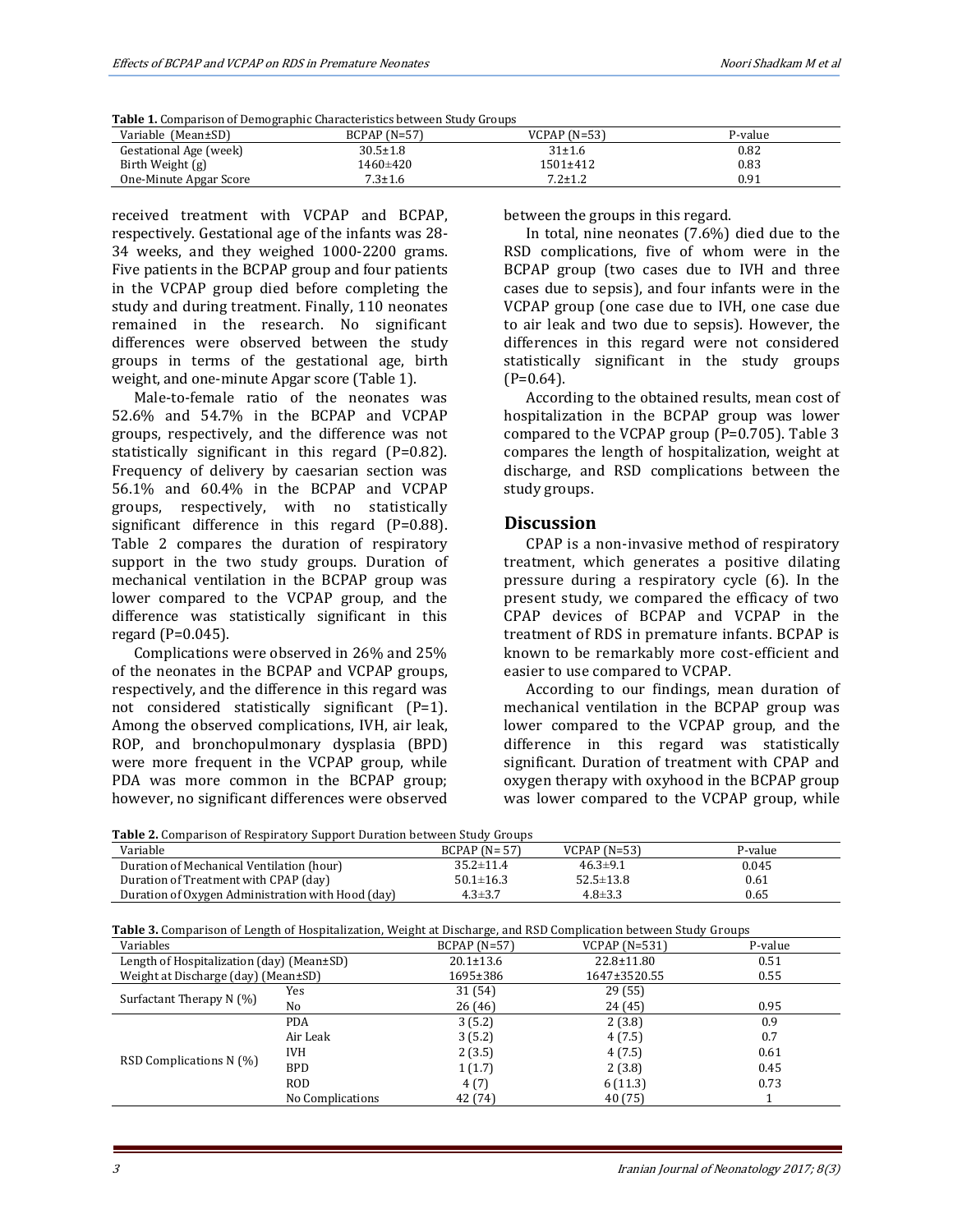the difference in this regard was not statistically significant.

In a study conducted on the NICU patients in Iran in 2011, duration of mechanical ventilation in BCPAP was shorter compared to VCPAP, and the difference was not considered significant (8), which is consistent with the results of the current study. Furthermore, Tagare et al. (2010) reported similar findings regarding the duration of CPAP treatment by the two aforementioned methods (7). In another study, Mohamadizadeh et al. (2011) evaluated 44 neonates and found no significant difference between BCPAP and VCPAP in terms of the duration of treatment, mechanical ventilation, and oxygen therapy, which is in contrast to the results of the current research (12).

In another study in this regard, Mazella et al. (2001) examined neonates with RDS and gestational age of less than 36 weeks and demonstrated that the need for oxygen therapy and respiratory rate was significantly higher in the BCPAP group compared to the other group, while the duration of mechanical ventilation and CPAP therapy had no significant difference between the study groups (13).

In a similar study, Gupta et al. (2009) compared the efficacy and safety of BCPAP and infant flow driver CPAP after extubation in premature neonates. According to the findings, duration of CPAP therapy was significantly lower in the group receiving treatment with BCPAP (14). It is notable that in the mentioned study, the infants had a gestational age of less than 30 weeks and birth weight of less than 1500 grams. According to a study conducted in Oxford University in 2006, BCPAP is a beneficial, inexpensive approach to be used in developing countries (15). Seemingly, the therapeutic effects of BCPAP are attributed to applying a concurrent positive end-expiratory pressure and oscillation in the trachea (11).

With respect to the frequency of RSD complications, results of the current study showed a higher frequency of PDA in the BCPAP group, as well as the higher rates of IVH, air leak, ROP, and BPO in the VCPAP group. However, no statistically significant differences were observed in this regard.

Consistent with the present study, Bahman Bijari et al. reported the higher incidence of IVH in the VCPAP group and PDA in the BCPAP group (8). Moreover, nasal trauma was detected in 12% of the neonates, while this complication was not assessed in the current research. In another study, Mohamadizadeh et al. stated that the frequency of chronic lung diseases, IVH, and pneumothorax was higher in BCPAP compared to VCPAP, while the difference was not statistically significant in this regard (12).

In the current study, mean length of hospitallization in the BCPAP group was insignificantly shorter compared to the VCPAP group, while in the study by Bahman Bijari et al., this parameter was significantly lower in the BCPAP group (8). It is noteworthy that in the mentioned research, study population consisted of the neonates with birth weight of less than 1500 grams. On the other hand, Tagare et al. proposed contradictory results regarding the length of hospitalization, as the subjects in the BCPAP group were hospitalized for a longer period (7).

In the present study, we assessed the weight of neonates at the time of discharge and observed an insignificant difference between the two groups; to the best of our knowledge, this parameter has not been previously measured in the studies in this regard. Furthermore, cost of hospitalization in the BCPAP group in the current research was insignificantly lower compared to the VCPAP group, while in the study by Bahman Bijari et al., cost of hospitalization was significantly lower in the neonates receiving treatment with BCPAP (8).

The current research had some limitations. For instance, since we used well-known treatment methods, the individuals who assessed the outcomes could not be blinded to the procedures. Another limitation of the study was the small sample size, which might restrict the generalizability of the results.

# **Conclusion**

According to the results, use of BCPAP in the treatment of RDS in premature neonates could reduce the duration of mechanical ventilation more significantly compared to VCPAP.

### **Conflicts of interests**

None declared.

### **References**

- 1. Bellamy C. The state of the world's children 1999. Geneva: United Nation Children's Fund; 1999. P. 98-101.
- 2. Golestan M, Akhavan Karbasi S, Fallah R. Prevalence and risk factors for low birth weight in Yazd, Iran. Singapore Med J. 2011; 52(10):730-3.
- 3. Golestan M, Fallah R, Akhavan Karbasi S. Neonatal mortality oflow birth weight infants in Yazd, Iran. Int J Reprod Biomed. 2008; 6(4):205–8.
- 4. Waldermar A. The high-risk infant. In: Kliegman RM, Behrman RE, Jenson HB, Stanton BM, editors. Nelson textbook of pediatrics. 20th ed. Philadelphia: Elsevier